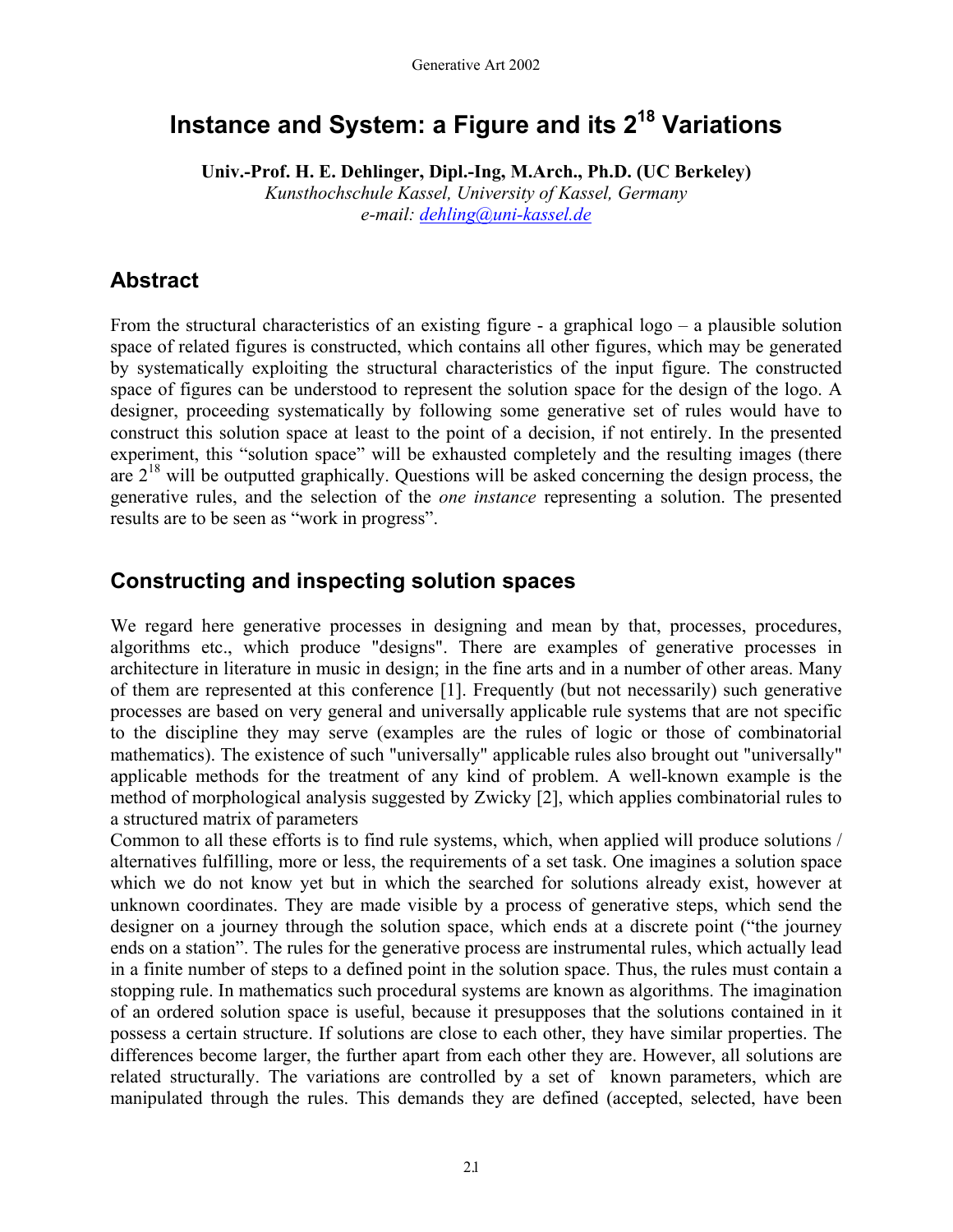found, designed, etc.). With the generative approach to design the attention of designing is on the structural characteristics of a problem and on the manipulating rules. Each produced solution represents a valid instance from the system of all solutions conceivable. Depending upon the size of the solution space one can pursue two strategies:

(1) with a large solution space (and most problems require large solution spaces) one can:

- generate *one* solution and judge it immediately;

- generate small sets of solutions at a time, judge each one or compare them to find the "best one" in the set.

The focus of proceeding is here on the single instance, the unique piece, and if necessary on a small number. One can take the "first best" solution, or somehow produce a number of solutions, or inspect the solution space using any sort of criteria. This strategy is similar to the traditional process of designing: one tries to find a solution somehow and develops it, criticizing, changing, improving. Rather unusual (for good reasons) in the eyes of traditional designing is:

(2) the complete and systematic exhaustion of the entire solution space.

It is in principle impossible with real tasks of design to pursue this strategy (rationality dilemma of design) and it is not advisable for pragmatic reasons even with "small" problems (as we will see) the number of solutions residing in a solution space is very large, so large that we can not examine them all. Indeed, if not restrained artificially and with proper measures, the solution space to any design problem is of infinite magnitude. It is exactly the measures of restraining we apply which will determine the strategy which is open for the generative process. This, of course also holds for any other approach to design, but the explicit search and formulation of a generative rule forces consistently to focus on structure. The benefit is we can be "certain" no "good" solution will escape our attention. Normally, the designer is far away from such a position and applies heuristic methods to meet uncertainty. Design is afflicted in principle with such uncertainties.

For the strategy under (2) there are interesting "cases" in literature: in the description of the "academy of Laputa" in Gulliver's Travels by Jonathan Swift [3], Gulliver is confronted with a "...project on the improvement of speculative knowledge..." where "...even the most uneducated person at a reasonable charge and with some physical labour can write books in philosophy, poetry, politics, law, mathematics and theology, without the least assistance from genius or learning". The "Library of Babel" of Jorge Luis Borges [4], is a further example from literature. Somewhat absurd are both, because most of the generative results produced turn out to be nonsense and obviously our capacity is not fitted to handle such tremendous number of possible events. We can interpret the machine in the academy of Laputa as a monitor screen on which each pixel can accept a certain range of values. The output of this system will then be the whole of all representable texts and pictures.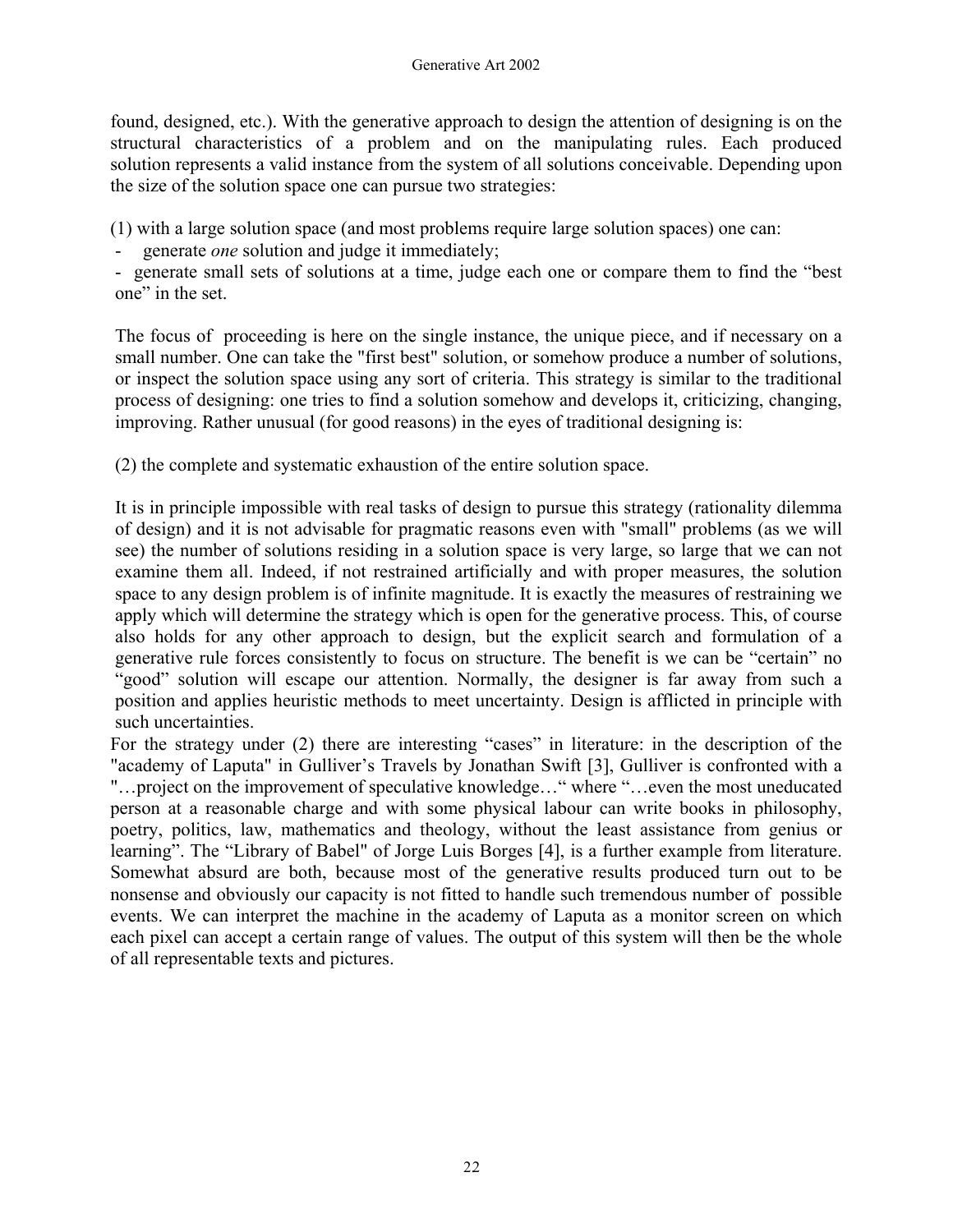# **A figure and its variations**

For experimental considerations, despite all objections, we now want to design a case of complete exhaustion of a solution space. For an already existing design, a logo [5], designed by the office of Graphic Designers Stankowski + Duschek, (see Fig.1), a solution space will be designed containing all related instances, following the structural properties of the input figure.



**Figure 1 Top: Original Fig. Row2: Structural System Row3: Examples using 3 strokes Row 4: Enhanced** 

We strictly follow the matrix of these structural properties and only use as variational parameters the short strokes located in defined positions. It seems they represent a substantial characteristic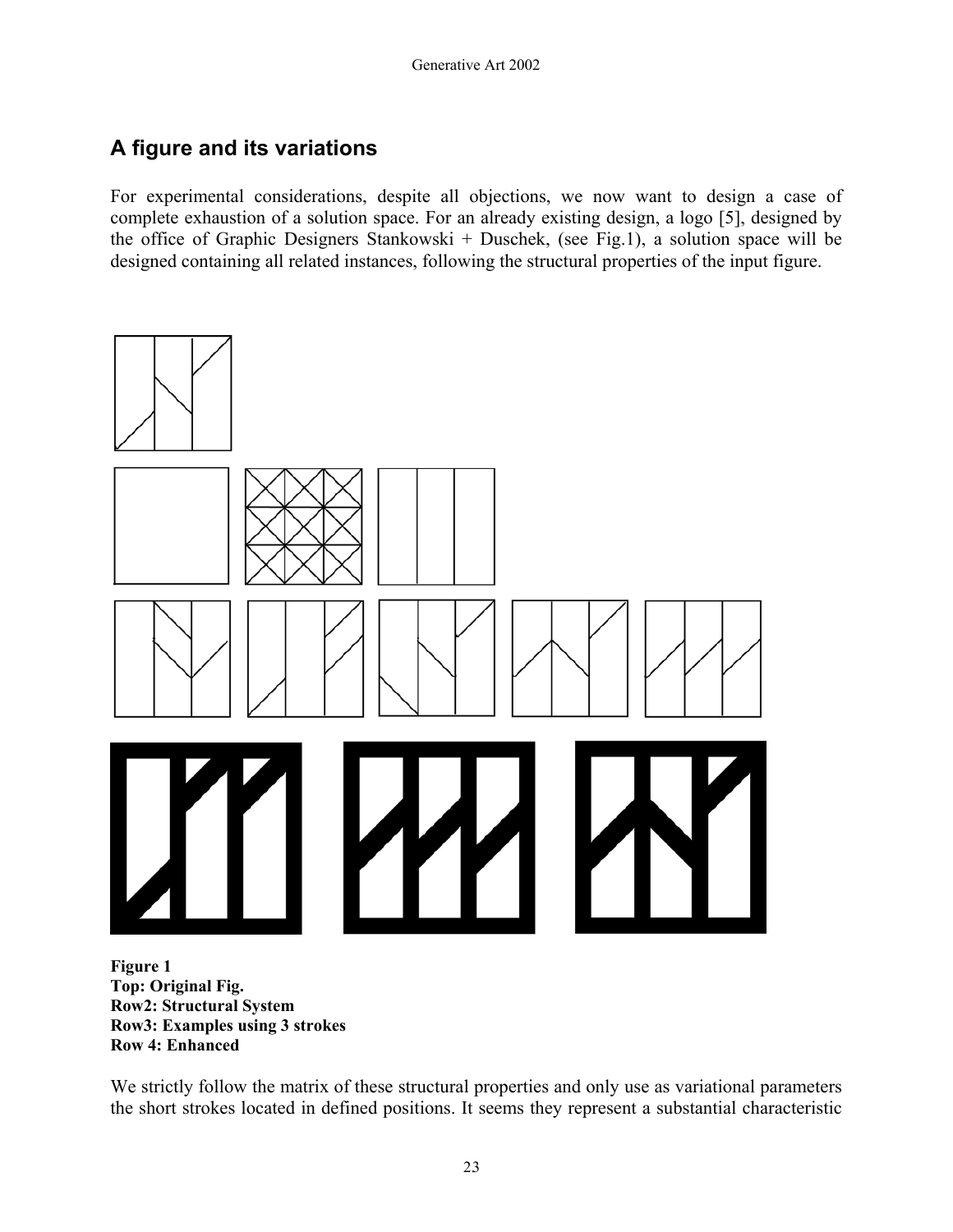of this logo. Some of the variations are shown in Fig: 2, Fig. 3 is a collection of all possible figures using 3 strokes only (like the initial figure). The structural "system", which defines the logo and all its variations, is a square that is subdivided into nine smaller squares (see Fig.1). In order to construct the solution space to which the figure and its variations belong, we analyse the structural system of the figure and we select the following list of parameters:

| etc. |  |
|------|--|

We can now try to design a solution space for the generation of all figures related to the input figure. There are  $2^{18}$  possible instances, see Fig. 2 for a fraction of them. With a relatively simple program one can draw them all (for which 10 sheets of size A0 are needed if each figure occupies somewhat less than a square centimetre). We imagine a systematically working designer, who, before making a choice, wants to know all of the possible variations and has constructed them. He must now device rules of evaluation (selection, judgement), by which all but one of the instances may be rejected. In a design process we normally assume a limited number of alternatives has been developed by the designer from which the best is selected. Two fundamental problems arise, which are characteristic for all design processes: How does one arrive at a solution space? (generation of variety); and: Which selection (decision) rules to use? (reduction of variety). It is hardly possible to imagine a more dramatic contrast between the procedure of complete exhaustion of a solution space and the traditional way of designing. I do not know, how the logo in Fig.1 was developed, but it is safe to assume, the designer did not survey the entire solution space suggested by the structural system, which of course was chosen quite deliberately.

Questions that arise: How would one have to change the generative rules, in order to produce few "useless" solutions? Which changes in the structural system would open further "meaningful" solution spaces? With respect to the suggested figure, are there still figures remaining in the constructed solution space which would be classified by an expert as "better"? Some examples to changes in the structural properties of the initial figure are listed in Fig. 4, where each entry is suggesting an own and differently structured solution space compared with the described one.

Could we formulate guiding statements, agreeable for the majority of the design community, to control the generative process? For the figure under consideration here, some candidates for such statements may be:

- simplicity is good
- a diagonal from bottom left to top right is dynamic, optimistic
- order is preferable over disorder
- geometry generates order
- etc.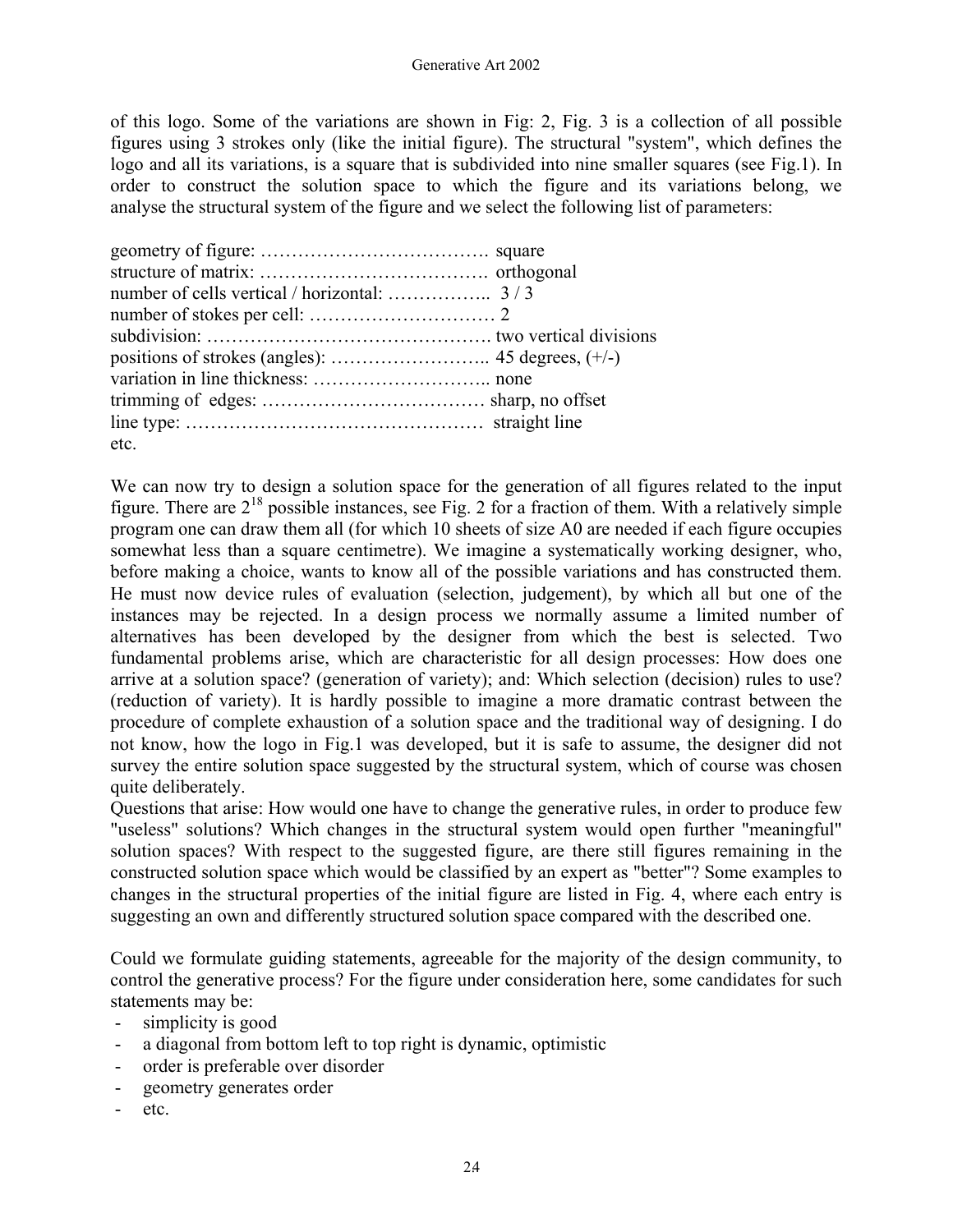| या घा<br>M<br>M<br>KYI.                                                                                        |                                                               |                                                     |                                                                                                                              | mn                                                                                                                                                 |
|----------------------------------------------------------------------------------------------------------------|---------------------------------------------------------------|-----------------------------------------------------|------------------------------------------------------------------------------------------------------------------------------|----------------------------------------------------------------------------------------------------------------------------------------------------|
| Y.<br>й<br>Y.<br>Y.<br>P.                                                                                      |                                                               |                                                     |                                                                                                                              |                                                                                                                                                    |
|                                                                                                                |                                                               |                                                     |                                                                                                                              |                                                                                                                                                    |
| মাতা প্ৰাপ্তা আকা আকা আকা অ                                                                                    | ΦM<br>M                                                       | <b>MARIA</b><br>M<br>MM<br>₩                        | Ÿ<br>₩<br>Y<br>M<br>M<br>Wì<br>M                                                                                             | man a a a a a a a a<br>M<br>Y<br>M<br>m                                                                                                            |
| KKK<br>SSN SSN                                                                                                 |                                                               | N                                                   |                                                                                                                              | <b>UNAN DU</b><br>WW.<br>m<br>m<br>Ñ                                                                                                               |
| या आ या आ या आ या था जा या या अवस्था का पर पर आ या या या या या या या या या                                     |                                                               |                                                     | <u>kan dan kan akn kan didukun kan kan kan kan kan dan kan kan dan kan</u>                                                   | m                                                                                                                                                  |
| Y IN                                                                                                           | IX.<br>imme                                                   | m<br>781                                            | m                                                                                                                            | mm                                                                                                                                                 |
| rre                                                                                                            |                                                               | m                                                   | <b>KINNINI</b>                                                                                                               | K K K K K K K K K K K K<br>m                                                                                                                       |
|                                                                                                                |                                                               |                                                     |                                                                                                                              | mr<br>wiwiwiwi<br>NA KA                                                                                                                            |
| I MM<br>mи<br>IM<br>m<br>M.                                                                                    | mali an an a                                                  |                                                     | MЙ<br>m<br>m<br>YPI<br>M.<br>M                                                                                               | ymy<br>לדולדולד ולדולרולר                                                                                                                          |
| <b>ANUANU</b><br>MΥ                                                                                            | rnan                                                          |                                                     |                                                                                                                              |                                                                                                                                                    |
|                                                                                                                |                                                               |                                                     |                                                                                                                              |                                                                                                                                                    |
| rnm<br>m<br>m<br>PΥ<br>Ph<br>M<br>149                                                                          | Th<br>m                                                       |                                                     | m<br>Ŵ<br>m<br>m<br>PP                                                                                                       | P<br>m<br>P<br>mr                                                                                                                                  |
| rnsn<br>ая кая кая<br>ŸY<br>ŘЙ                                                                                 | M<br>YP<br>92                                                 | ₩                                                   | Ÿ<br>M<br>φñ<br>PP.                                                                                                          | ₩<br>Ÿ<br>Ÿ                                                                                                                                        |
| rn<br>rn<br><b>NY</b>                                                                                          | 70<br>rnm<br>ΓM                                               |                                                     | 19<br>m<br>RP<br>M                                                                                                           | m<br>NDI MD                                                                                                                                        |
|                                                                                                                |                                                               |                                                     |                                                                                                                              |                                                                                                                                                    |
|                                                                                                                |                                                               |                                                     | RΫ                                                                                                                           |                                                                                                                                                    |
| rina<br>rniva<br>rnin                                                                                          | haa haa haa bar haa haa haa haa haa                           | nn na na<br>M<br>matrama                            | Ŵ<br>m<br>M<br>m<br>Ŵ<br>m<br>m<br>m                                                                                         | <b>RY RY RY RY RY</b><br>TRA<br>mm                                                                                                                 |
| 92 YA KA NA NA KA KA KA KA NA KA KA KA KA KA KA KA KA KA KA                                                    |                                                               | <b>MARA</b><br>00000000000                          |                                                                                                                              | rm<br>₩₩<br>HP<br>ſΨ<br>RЙ<br>M<br>ŀΨ                                                                                                              |
|                                                                                                                |                                                               |                                                     |                                                                                                                              |                                                                                                                                                    |
|                                                                                                                |                                                               |                                                     |                                                                                                                              | NЙ                                                                                                                                                 |
|                                                                                                                |                                                               |                                                     |                                                                                                                              | NRF                                                                                                                                                |
|                                                                                                                |                                                               |                                                     |                                                                                                                              | 阳阳                                                                                                                                                 |
| MW W<br><b>YA YA</b><br><b>981 PSA</b><br>₩                                                                    | 网网网路                                                          | <b>MARRI</b><br>₩<br>₩<br>₩<br>₩                    | ₩<br>₩<br>₩                                                                                                                  | 82 YA 62 BA 62 BA 62 BA<br>₩                                                                                                                       |
|                                                                                                                |                                                               |                                                     |                                                                                                                              |                                                                                                                                                    |
| I KRITKKI                                                                                                      | KK                                                            | YR<br>m<br>KR                                       | m<br>KR                                                                                                                      | 困略<br>1991<br><b>KRIMA</b><br>m                                                                                                                    |
| दरद स्टर्स स्टर्स करा कर कर सार सार कर वर्ष बर्स स्टर्स से कर कर किया है कि किया किया किया है कि किया किया किय |                                                               | 839 589 889 889                                     |                                                                                                                              | दरम छरन हरने परहा दरने छरने छरने हरने परहा देखें हरने छनने छनने हरने परहा<br>m                                                                     |
| <b>KA KALI KA</b><br><b>MM</b><br>YA MAYYA MA                                                                  | na kanana amana                                               | 网络图密图图图图                                            | m<br><b>KARINARY</b><br>K                                                                                                    | 18 8 78 8 8 78 78 78 8 78<br>R                                                                                                                     |
|                                                                                                                |                                                               |                                                     |                                                                                                                              |                                                                                                                                                    |
|                                                                                                                |                                                               |                                                     |                                                                                                                              | 腳圈<br><b>MAN RAN</b><br><b>BAN BAN HAN BAN</b>                                                                                                     |
| inimin<br>M.<br>IN<br>m<br>m<br>M.                                                                             | IRARDRARIA                                                    | œ<br>₪<br>m<br>œ<br>m                               | Ä₿'<br>∐<br>ñB<br>Iñ<br>ĭñ<br>18<br>m<br>YB<br>M.                                                                            | 丽怀<br>na mana na mama                                                                                                                              |
| <b>PRANALA</b><br>MΧ<br>MΆ<br>NМ<br>NY                                                                         | <b><i>IRKRRRRR</i></b><br>YR<br>ΥR                            |                                                     | 嘚                                                                                                                            | Ñ۲<br>NY<br>٢۴<br>11<br>RRY                                                                                                                        |
| YAMA<br>YB<br>m<br>T.<br>118                                                                                   | ₩<br>PR<br>m                                                  | m<br>m<br>Ħ                                         | 圈<br>m<br>圈<br>r i<br>Yĕ                                                                                                     | œ<br>翻翻捆捆<br>ĩX<br>隬<br>科胚                                                                                                                         |
| ĩX                                                                                                             | Y.<br>YB                                                      |                                                     |                                                                                                                              |                                                                                                                                                    |
| ₩<br>₽R<br>٩Ж<br>ΝW                                                                                            | ₩<br>₩                                                        | <b>PR</b><br>₩<br>₩                                 | <b>YA MA VA</b><br>ŸŘ<br>₩                                                                                                   | ₩₩<br>图图                                                                                                                                           |
| <b>RAPARANA</b><br>r.<br>m<br>KR.<br>NA MAI                                                                    | <b>PATHEMPATH PATHEMPATH PATHEMPATH</b>                       | rn<br>ï¥<br>m                                       | YB<br>m<br><b>PARA</b>                                                                                                       | 医皮皮皮质性的 医阿西西氏<br>相杯<br>困陷<br>m<br>MЧ<br>₩                                                                                                          |
| বার মধ্যে মধ্য<br>的复数肉                                                                                         | 10 10 11 12 13 14 15 16 17 18 18 19 19 19 19 19 19 19 19 19 1 | ₩<br>N<br>ΚØ<br>RØ                                  | ₩<br>КØ<br>RR<br>ÑΫ                                                                                                          | 438 538 538 538 638 538 538 mm mm mm mm mm mm mm mm<br>御殿<br>RЧ<br>₩<br>KМ                                                                         |
|                                                                                                                |                                                               |                                                     |                                                                                                                              |                                                                                                                                                    |
|                                                                                                                |                                                               |                                                     |                                                                                                                              |                                                                                                                                                    |
|                                                                                                                |                                                               |                                                     |                                                                                                                              | <b>NA NA RA RA RA RA AA AA AA AA AA AA AA AA</b><br>网络<br>科隊                                                                                       |
| <b>BRITISH</b><br>Ñ₩<br>42 42<br>₩                                                                             | ₩<br>₩<br>₩<br>98 PB 88 88                                    | <b>1982 - 148</b><br>ŃЙ<br>M<br>M<br>Y.<br>KR.<br>M | ₿Ø<br>₩<br>₩<br>₩<br>₩<br>φø<br>N®<br>₩<br>w                                                                                 | <b>An Don Box AR RAI DEN</b><br>もの のうかい スタッチ スタッチ かんじょう かんじょう かんきょう かいしゃく かんきょう あいまく しゅうしょう                                                        |
|                                                                                                                |                                                               |                                                     |                                                                                                                              |                                                                                                                                                    |
| unimmini                                                                                                       | monumomomunar                                                 |                                                     | 181                                                                                                                          | 181<br><u>Mala</u><br>IBT<br>IBI<br>m<br>m<br>nai                                                                                                  |
|                                                                                                                |                                                               |                                                     | sa ka sa sa sa na sa sa<br>8 18 18 19 1                                                                                      | <u>BIRTRIRIN</u><br>Ыĭ<br>nei<br>BN.<br>Bîl<br>BN.<br>Ыĩ                                                                                           |
| mm                                                                                                             |                                                               |                                                     | им                                                                                                                           | 阳阳阴阴<br>M<br>羽阴<br>M<br>Ø                                                                                                                          |
|                                                                                                                |                                                               |                                                     |                                                                                                                              | 所<br>圀<br>圀                                                                                                                                        |
| <b>A K K K K K K K K K K K K K K</b>                                                                           |                                                               | <u>hannannan</u><br><b>MM</b>                       | mh<br><u>ete ete ete et</u>                                                                                                  | M<br>R)<br>M<br>M<br>团昭                                                                                                                            |
| ANAN<br>M                                                                                                      | M                                                             |                                                     | 困困<br>M<br>图<br>A<br>À                                                                                                       | 岡園<br>圀<br>阏                                                                                                                                       |
| PR PR PR PR PR PR PR PR<br>SKY 15KY                                                                            | YA YA BA BA PA                                                | <b>SYLISYLISYLISYL</b><br>ßñ<br>₩<br>ßΜ             | <b>SMISM</b><br>18T<br>81<br>硏<br>图                                                                                          | 图图图图图图图图<br>圈<br>阏<br>R<br>圈                                                                                                                       |
| ROKARA KAKA<br>XIX<br>UR)                                                                                      | <u>mm xiyi xiyi</u>                                           | an an an an an an<br>m<br>m                         | m<br>min<br><b>XXXXXXXXXX</b>                                                                                                | 189<br>約路<br>И<br>陱                                                                                                                                |
|                                                                                                                |                                                               |                                                     |                                                                                                                              |                                                                                                                                                    |
| ንዳን እንደ የኢንዮጵያ የኢንዮጵያ የኢንዮጵያ የኢንዮጵያ የኢንዮጵያ የኢንዮጵያ                                                              |                                                               |                                                     |                                                                                                                              | 圈<br>躎<br>附因<br>W<br>BМ                                                                                                                            |
| mmm<br><u>Lindridhion Lindri Al</u><br>D PI                                                                    |                                                               | DY<br>m<br>unon<br>DY                               | <u>ahananananananananananan</u>                                                                                              | mm                                                                                                                                                 |
| ßħ<br>M<br>871                                                                                                 | N M S M                                                       | ĦИ                                                  | Я                                                                                                                            | หต                                                                                                                                                 |
| m<br><b>PRIPR</b><br>m<br>m<br>m                                                                               | <i>TA CARDA CA</i><br>m                                       | mmm                                                 | 222 网络欧欧欧欧欧欧欧欧欧欧欧欧欧欧欧                                                                                                        | mpr                                                                                                                                                |
|                                                                                                                |                                                               |                                                     |                                                                                                                              |                                                                                                                                                    |
| SPP 1972<br>m<br>rnan                                                                                          | MM<br>Yñ<br>SPP.                                              | 87<br>腳腳                                            | 腳腳<br>82<br>BЯ                                                                                                               | 82162182182<br>mm                                                                                                                                  |
| <b>PARA</b><br>m<br>m                                                                                          | <u>IN IN IN IN IN IN IN </u><br>mm<br>mm                      | lmor<br>mm<br>5. AN<br>阳阳                           | 网络附件<br>科科科科科科科科科                                                                                                            | 腳蹄                                                                                                                                                 |
| 579879879879<br><b>SPA BRP</b>                                                                                 | 549.6491                                                      | 89<br>89<br>阳                                       | 腳腳腳腳腳的                                                                                                                       |                                                                                                                                                    |
|                                                                                                                |                                                               |                                                     |                                                                                                                              | <b>PAIRA</b><br>DAY BAY<br>渊渊                                                                                                                      |
|                                                                                                                |                                                               |                                                     | PARTA PARTA PARTA PARTA PARTA DE LA PARTA PARTA PARTA PARTA PARTA PARTA PARTA PARTA PARTA PARTA PARTA PARTA PA               |                                                                                                                                                    |
| 999 HAYA 1549                                                                                                  |                                                               | <b>SPEED BAY BAY</b>                                |                                                                                                                              | 科屋                                                                                                                                                 |
|                                                                                                                |                                                               |                                                     |                                                                                                                              | NØF                                                                                                                                                |
|                                                                                                                | 888888888888888888888888888888                                |                                                     |                                                                                                                              | NB F                                                                                                                                               |
|                                                                                                                |                                                               |                                                     |                                                                                                                              |                                                                                                                                                    |
| Ж                                                                                                              | 网络网络欧欧欧欧欧                                                     | 不不不不不不不不不不                                          |                                                                                                                              | mm                                                                                                                                                 |
|                                                                                                                |                                                               |                                                     |                                                                                                                              | 医内皮术                                                                                                                                               |
|                                                                                                                |                                                               |                                                     |                                                                                                                              |                                                                                                                                                    |
|                                                                                                                |                                                               |                                                     |                                                                                                                              |                                                                                                                                                    |
|                                                                                                                |                                                               |                                                     |                                                                                                                              |                                                                                                                                                    |
|                                                                                                                |                                                               |                                                     | <b><i>TATAR TATAR TATAR TAHUN SERIA DI PADA DAN SERIA DAN SERIA DAN SERIA DAN SERIA DAN SERIA DAN SERIA DAN SERIA DA</i></b> | 网络<br>不不不不<br>困困                                                                                                                                   |
|                                                                                                                |                                                               |                                                     |                                                                                                                              |                                                                                                                                                    |
| mm<br>mont                                                                                                     |                                                               |                                                     |                                                                                                                              | <b>ARABARARAYAYA</b><br><b>ABBA</b>                                                                                                                |
|                                                                                                                |                                                               |                                                     |                                                                                                                              |                                                                                                                                                    |
|                                                                                                                |                                                               |                                                     |                                                                                                                              | <b>SBRBBBBBB</b><br><b>ERRA</b>                                                                                                                    |
|                                                                                                                |                                                               |                                                     |                                                                                                                              | 网络网络图                                                                                                                                              |
| <b>SPACE OF CREW</b><br>网网网风                                                                                   |                                                               |                                                     | BER DER DER BERIKERT BERIKEN BERIKERT BERIKERT BERIKERT BERIKERT BERIKERT BERIKERT BERIKERT BERIKERT BERIKERT                | 邪邪<br>阳<br>经<br>K<br>网络网<br><b>THE TABLE TO THE TABLE THAT THE TABLE TO THE TABLE TO THE TABLE TO THE TABLE TO THE TABLE THE TABLE THE TABLE T</b> |

**Fig. 2 Fraction of the solution space for "logo"**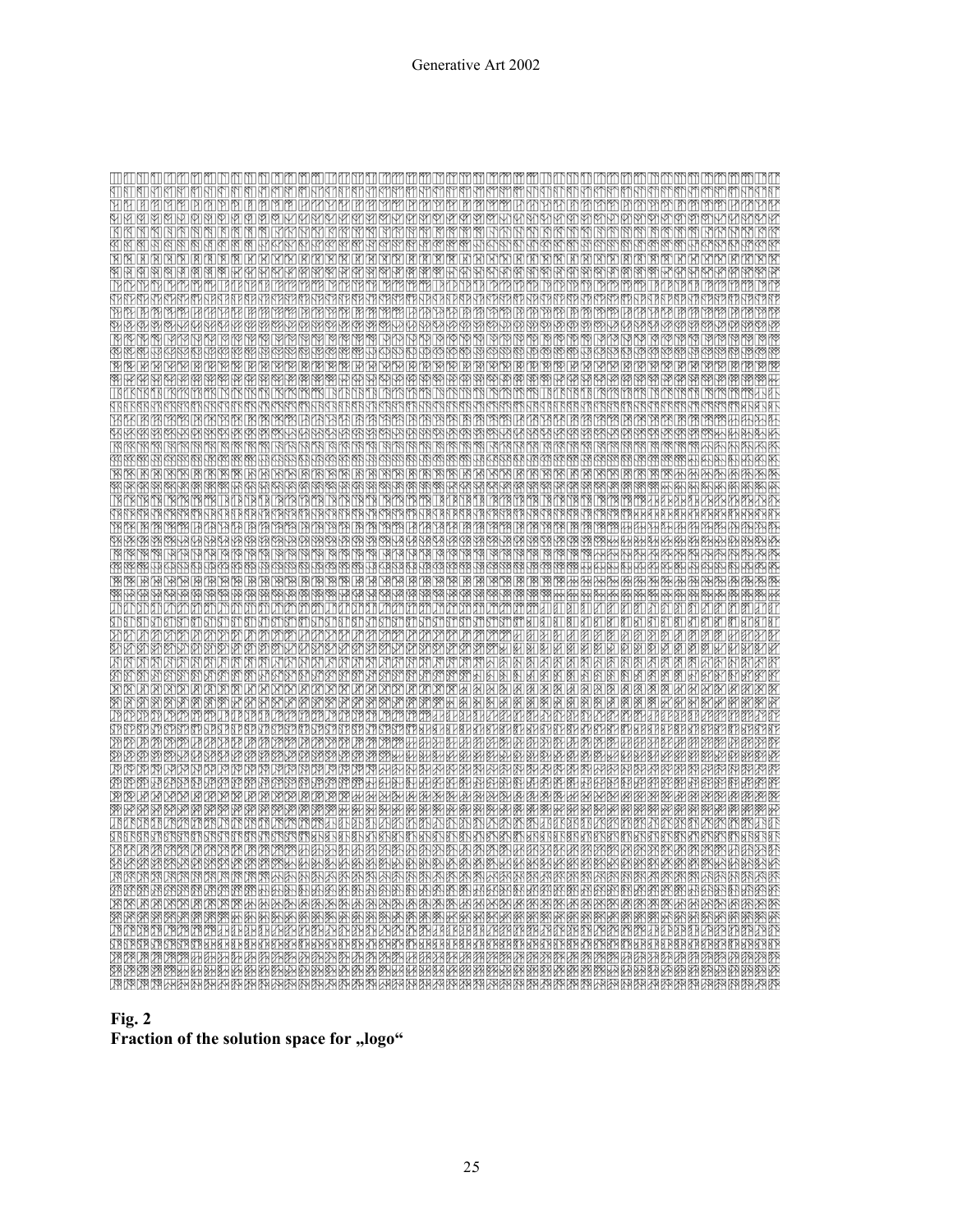If we obey such rules, they can provide constraints in generative process like:

- strokes in a few positions only
- no crossing of strokes
- combine two diagonal strokes of same tilt to a double stroke
- occupy only diagonal squares
- etc.

The value of the approach to completely exhaust a solution space may be questionable. But there is also an aesthetic to the produced results, that is quite unique.



**Fig. 3 All figures out of 218, which occupy 3 positions**